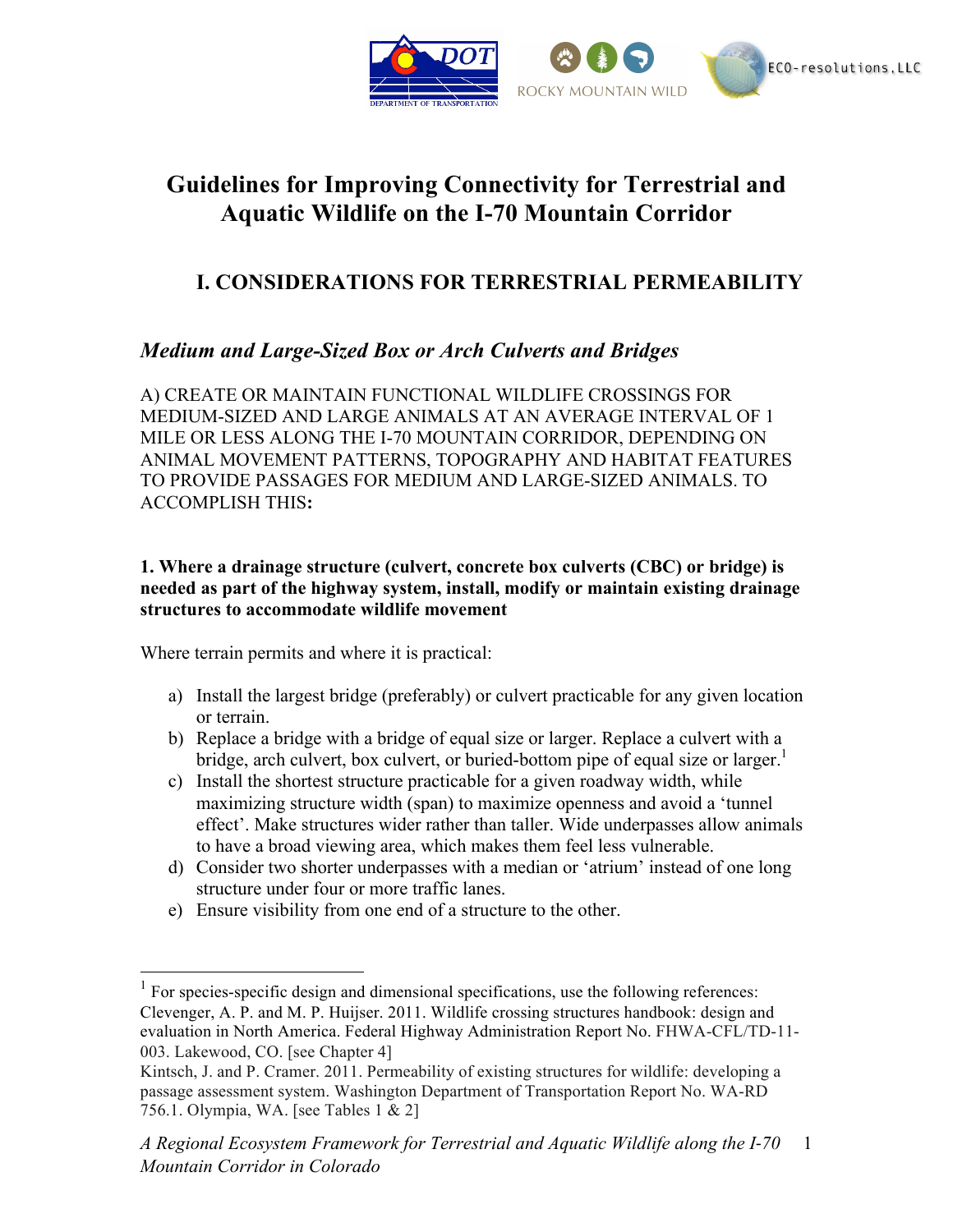- f) Maintain a natural substrate underneath the bridge. If concrete is necessary to prevent scour, then it is recommended to cover the concrete with a natural substrate. Install baffles to retain sediment and prevent scour.
- g) Use flooring of native material. For passages with perennial or ephemeral water flow, design structures to be wide enough to provide a dry pathway at least 3' wide for animals to use on one or both sides of the waterway.
- h) Engineer structures to minimize traffic noises for animals inside of or at the entrance to a structure (e.g., use noise-absorbing surfaces inside underpasses to reduce resonating noise, and/or use quiet pavement to reduce the extent of a road's noise disturbance zone).
- i) Limit roadway lighting where crossing structures are located.
- j) Use vegetated 'green screens' or other mechanisms along the sides of overcrossings to reduce highway noise and lights from animals on the structure.
- k) Solid bridge railings should be installed immediately above under crossings to reduce highway noise and lights for animals crossing below.
- l) Remove barriers at structure entrances that could prevent wildlife passage including, fencing or gates, boulders, rip-rap, or provide a pathway for wildlife through the obstruction.
- m) Maintain or restore native vegetation immediately adjacent to the structure at each entrance to encourage wildlife activity, provide natural cover and filter traffic light and noise. Use native vegetation seed to encourage wildlife use, promote establishment and suppress weedy species.
- n) Avoid using rip-rap or boulders to maintain aprons at the culvert entrances as these may be difficult for hooved animals to negotiate. If a rip-rap apron must be used, consider placing topsoil over the rip-rap along the edges so as to create a natural path or game trail.
- o) Design passage characteristics for both mobile species as well as limited-mobility species (e.g., pile up stumps or boulders along the inside wall of a large underpass to provide small mammal cover).

# **2. Locate additional structures at points where "Linear Wildlife Guideways" intersect I-70, where wildlife prefer to cross**

Linear Wildlife Guideways are natural travelways defined as topographical ridges or drainages, sharply delineated changes in vegetation, or vegetation forming a peninsula. The intersection of a linear guideway with a roadway often creates a well-defined, intensely used crossing zone.

- a) Maintain vegetated ridges and drainages or other sharply defined changes in vegetation inside, and if possible outside the Right of Way.
- b) Use fencing to direct animals toward underpass crossings and away from road approaches.
- c) Reduce distance to cover by maintaining natural vegetation around the inflow and outflow of drainage structures, preferably in the form of vegetated peninsulas.
- d) Secure lands adjacent to crossing structures for long-term habitat protection.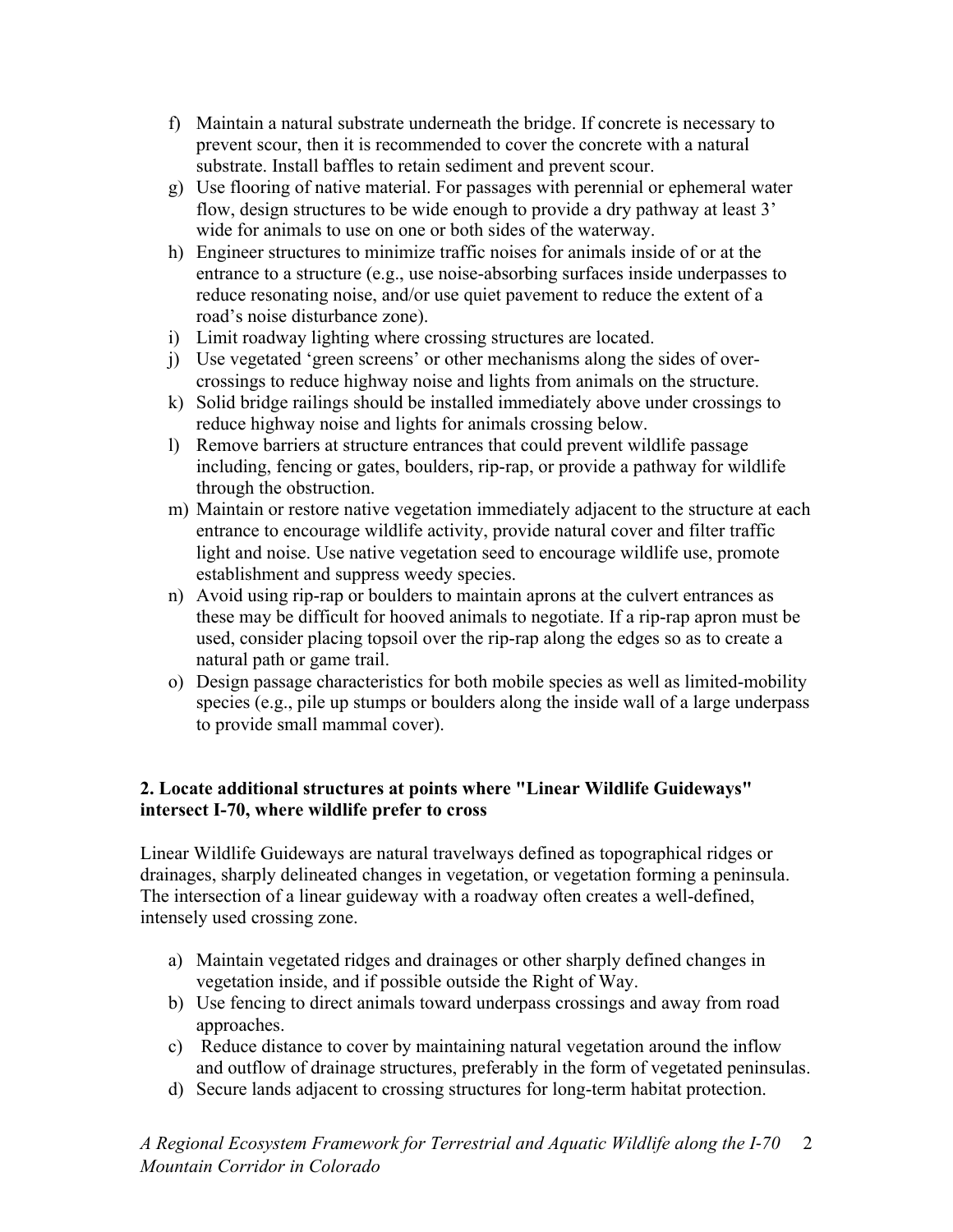# **3. Construct CBCs and bridges using natural colors and textures**

- a) Construct sloped side supports instead of vertical walls. Use the lowest angle possible and natural substrate for abutment slopes.
- b) If support slopes are steep and/or rip-rap must be used for abutment slopes, construct a flat, dry pathway at least 5' wide cut into each slope.
- c) Use open support pillars instead of walls for structures with a long span.
- d) Avoid the use of mesh erosion control netting, which may ensnare snakes.

### **4. Design and maintain fencing to prevent wildlife from crossing at high-risk areas and to lead them to Wildlife Road Crossings**

- a) Fencing for large mammals should be at least 8' high, with a mesh size less than 10cm x 15cm, without gaps between the fence and the ground and, where required to prevent animals from digging underneath, seated at least 15cm into the ground. $2$
- b) Avoid constructing fencing for  $> 1$  mile without providing suitable safe crossing opportunities.
- c) Fencing should be placed the entire length between structures and in medians between culvert/bridge openings to prevent animals from entering the roadway from the median.
- d) Ensure that fencing is fully connected to structures without gaps.
- e) Minimize "natural ladders" adjacent to the fence which could facilitate an animal climbing over the fence (e.g. trees, large bushes, etc.).
- f) Construct and/or reposition wildlife fencing such that all culvert outlets (large and small culverts) are located outside of the ROW.
- g) Construct escape ramps at regular intervals to provide escape routes for animals trapped inside of the ROW.
- h) Use control mechanisms such as double cattle guards and electric mats to prevent animals from entering the ROW through gaps in the fencing (e.g., at interchanges).
- i) Curve fence ends back into the landscape away from the ROW and/or use boulder piles at fence ends to discourage wildlife from crossing the roadway at fence ends.
- j) Provide human access through fencing in areas where access is important to prevent people from damaging the fencing (e.g., ladders over the fencing, small angular passageways through the fence where a human could walk through but an animal could not, or, for private land access only, gates).

 $2$  For fencing specification, refer to:

California Department of Transportation Wildlife Crossing Guidance Manual (p. 61): http://dap3.dot.ca.gov/hq/env/bio/wildlife\_crossings/

Arizona Department of Transportation Wildlife Funnel Fencing Summary:

http://www.azdot.gov/highways/EPG/EPG\_Common/PDF/Technical/Wildlife\_Connectivity/Wil dlife Funnel Fencing/Wildlife Funnel Fencing Summary.pdf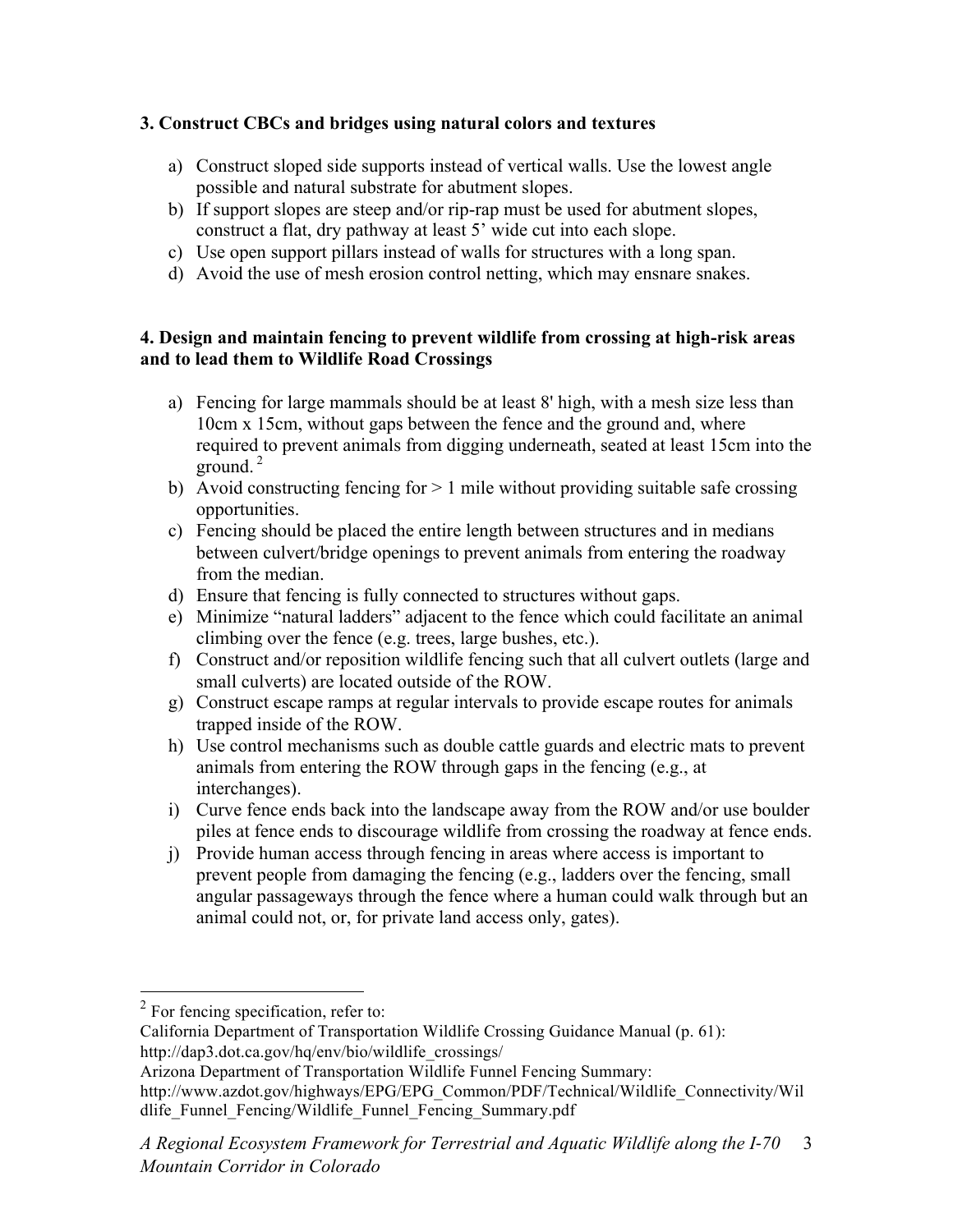#### **5. Where guard rails, regaining walls or jersey barriers or steep road cuts are required, keep in mind that barrier ends tend to funnel animals onto the roadway**

- a) Locate the ends of barriers where there is a good line of sight to give motorists adequate time to avoid animals that enter the roadway at these locations.
- b) Consider locating wildlife crossings at the end of barriers where appropriate, based on wildlife movement patterns, topography and habitat features.

### **6. Avoid offsetting culverts and bridges where multiple structures are needed under a divided highway or where two roads run parallel to one another so that animals have a straight line of sight through all of the structures**

**7. Install features to minimize or prevent human use of wildlife crossing structures such as signs or barriers at potential access points**

**8. Install bird poles along wetlands or bridges to force birds to fly higher over the roadway**

### **9. Add features to bridges to promote day and night roosting for bats, where appropriate**

- a) To function as day roosts, bridges should be greater than 10' above the ground, have vertical crevices 0.5 to 1.25" wide, have vertical crevices 12 inches or greater in depth, be sealed from rainwater and debris entering from above, have full sun exposure, and not be situated over a busy roadway passing underneath the structure.
- b) To function as a night roost, bridges constructed from pre-stressed concrete girder spans, cast in place spans, or steel I-beams are best. Bats alo prefer vertical concrete surfaces located between beams that provide protection from wind and remain warm at night.

# **10. Develop wildlife-friendly maintenance practices, such as lead paint recovery and timing of operations**

**11. Conduct monitoring of wildlife use of new and retrofitted structures (e.g., remotely-triggered cameras, track beds) to assess effectiveness of mitigation measures for the purpose of making appropriate adjustments as needed and improving designs of future mitigation measures**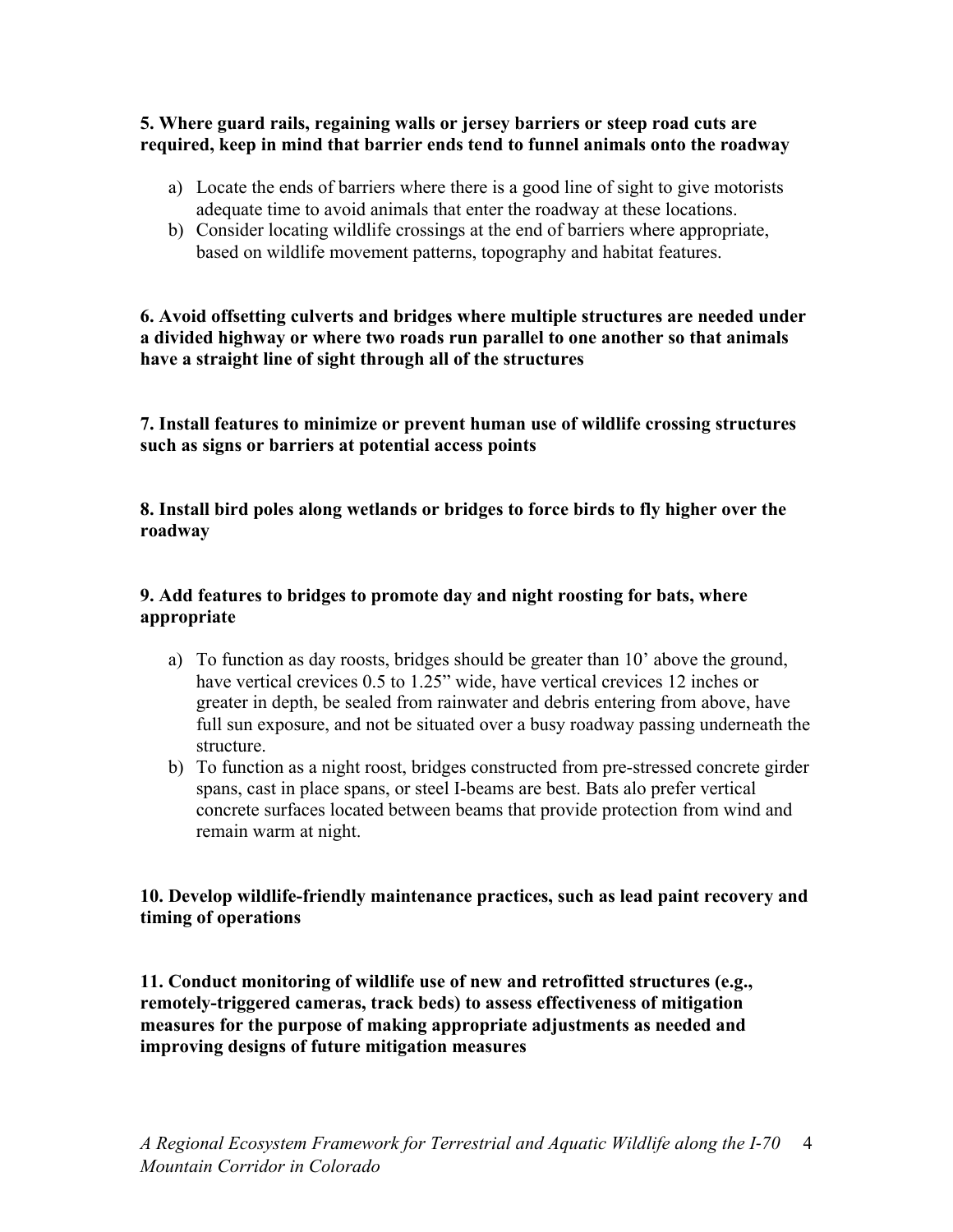# *Small Box or Pipe Culverts*

A) CREATE OR MAINTAIN FUNCTIONAL WILDLIFE CROSSINGS AT AN AVERAGE INTERVAL OF 1/4 MILE OR LESS ALONG THE I-70 MOUNTAIN CORRIDOR TO PROVIDE PASSAGES FOR SMALL MAMMALS. TO ACCOMPLISH THIS:

#### **1. Where a drainage structure (culvert, concrete box culverts (CBC) or bridge) is needed as part of the highway system, install, modify or maintain existing drainage structures to accommodate wildlife movement.**

Where terrain permits and where it is practical:

- a) Replace small drainage culverts with culverts of no less than 3' diameter for small-bodied animals or 4' for medium-bodied animals (e.g., coyotes and bobcats), unless terrain does not permit. When installing equalizer pipes between wetlands with small mammal ramps, pipes must be minimum 4' diameter.
- b) Install concrete pipes rather than corrugated steel, as the concrete provides a better surface for wildlife movement and absorbs some moisture, which can facilitate movement for some species.
- c) Consider installing a low-gradient dry culvert for wildlife passage adjacent to a steep gradient drainage culvert.
- d) Culverts should be built or modified with dry ledges for use by water-shy organisms; these ledges should be constructed to be able to withstand flood events.
- e) Routine maintenance of culverts is essential to maintain culvert functionality for wildlife movement to remove accumulated sediment or other obstructions inside the culvert or at the culvert entrances.
- f) Maintain natural vegetation cover, including low-stature cover for amphibians.
- g) Avoid using rip-rap or boulders to maintain aprons at the culvert entrances as these may be difficult for some small animals to negotiate. If a rip-rap apron must be used, consider placing topsoil over the rip-rap along the edges so as to create a natural path or game trail.
- h) Integrate fencing and structures to guide animals to crossing structures. Fencing at small culverts used by medium-bodied animals (e.g., coyotes and bobcats) should be 3-6' high, while fencing for small-bodied animals should be at least 3' high with a small mesh size and entrenched into the ground several inches to prevent animals from digging under. For reptiles and amphibians, a fine mesh fence, concrete walls, or aluminum flashing may be used. Remove and maintain trees, brush, etc that could allow an animal to climb over the fence.
- i) Construct and/or reposition wildlife fencing such that all culvert outlets are located outside of the ROW.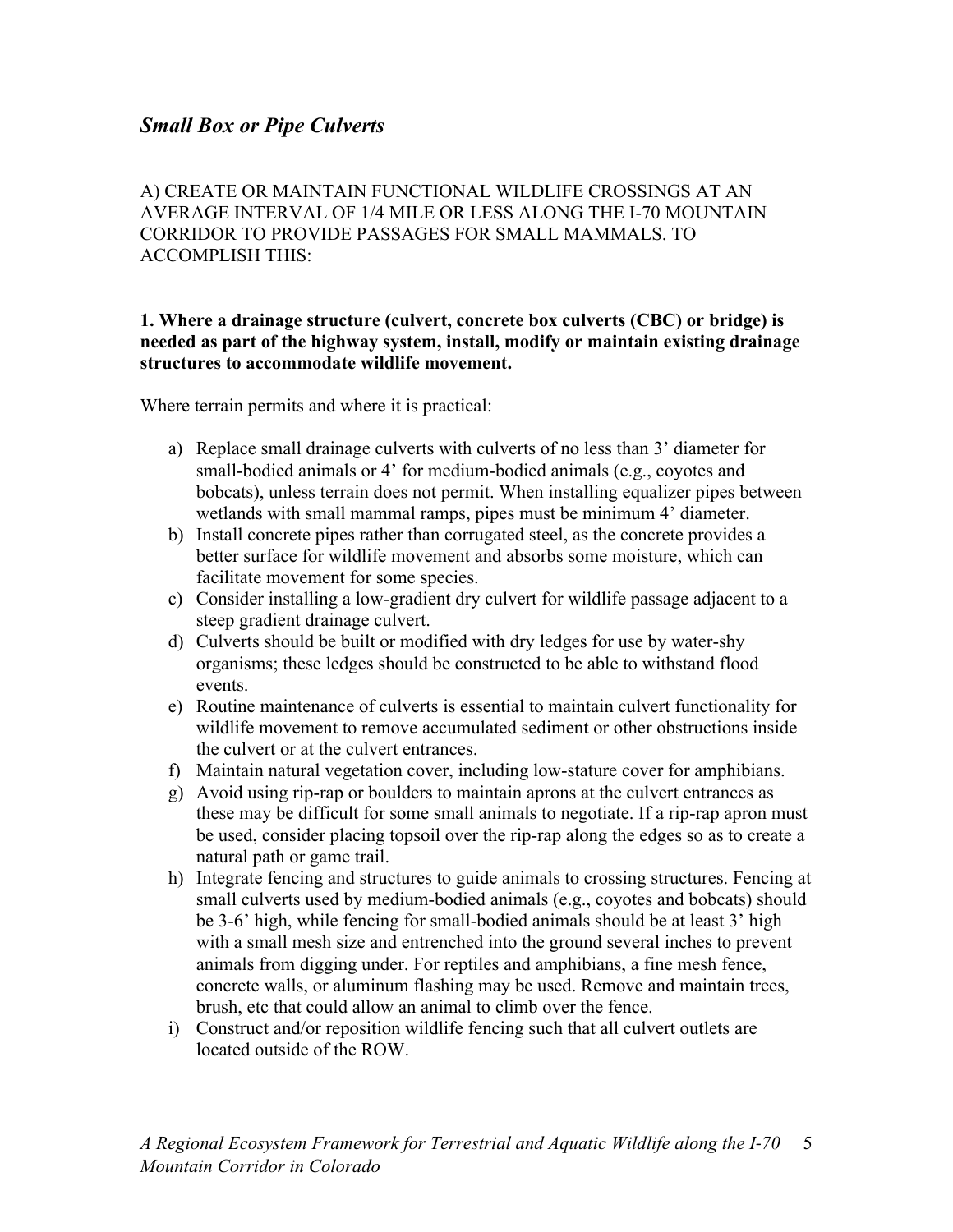**2. Enhance existing and new structures with the installation of small mammal ramps or rock walkways that extend the length of a culvert so that small mammals can cross even in wet conditions. Small mammal ramps in culverts are particularly recommended where the roadway bisects a wetland or riparian zone 3**

**3. Where possible, use cable median and shoulder barriers instead of jersey-style walls. Where concrete median or shoulder barriers are required, install jersey barriers with 'scuppers' or small openings on the bottom, or barriers with intermittent gaps to allow small mammals to pass through (note: the effectiveness of such gaps has not yet been proven or disproven).**

<sup>&</sup>lt;sup>3</sup> For small mammal ramp guidelines, refer to: Montana Department of Transportation Small Mammal Ramp Guidelines.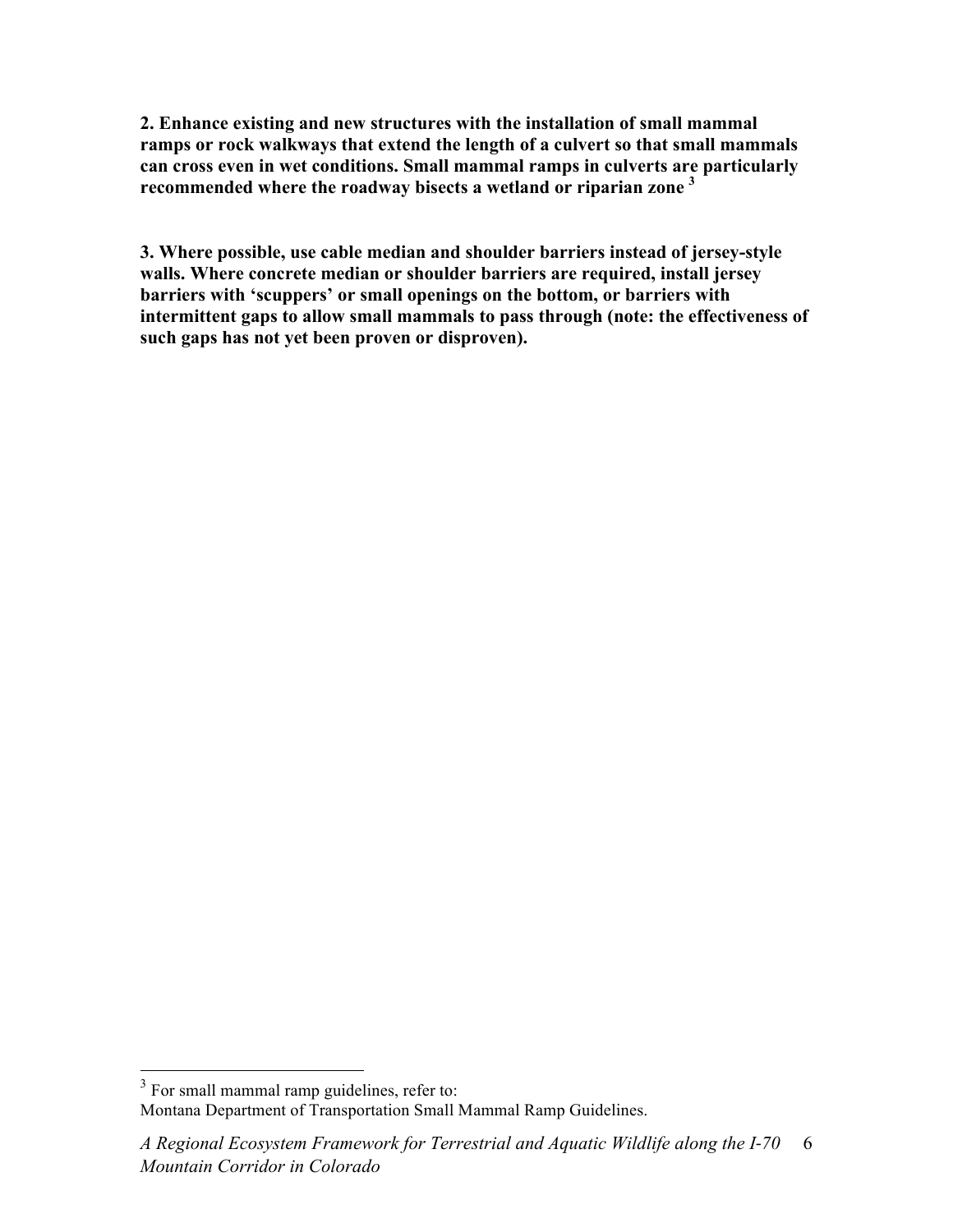# **II. CONSIDERATIONS FOR FISH PASSAGE**

# A) MAINTAIN OR RESTORE STRUCTURAL AND FUNCTIONAL CONNECTIVITY FOR FISH SPECIES (BOTH ADULTS AND JUVENILES) AT ALL ROAD-STREAM CROSSINGS. TO ACCOMPLISH THIS:

### **1. Design new structures at road-stream crossings to facilitate fish passage**

Where practical:

- a) Retain, restore or mimic the existing physical and morphological conditions in the stream and floodplain to the greatest extent possible. Use stream simulation techniques and appropriate reference reaches to guide the design and construction of new or replacement structures, with the aim of creating conditions inside the structure as similar as possible to the stream channel in both structure and function (refer to: http://stream.fs.fed.us/fishxing/aop\_pdfs.html)
- b) Replace a culvert with an oversized arch culvert, 3-sided box culvert, openbottomed pipe culvert, or entrenched pipe culvert that is wide enough to prevent channel constriction by accommodating the full channel width and allow for design flows (i.e., natural substrate through culvert, bottom surface of structure should be flush with grade, no drop-offs or plunge pools, and minimize turbulence and channel constriction).
- c) A bridge overpass alignment should encompass the natural floodplain, including meanders and riparian banks, and allow for minimal use of bank armoring strategies such as riprap or concrete wall bridge supports.
- d) Minimize culvert length to the greatest extent possible within the natural course of the stream. Where a stream crosses an extended highway footprint and associated infrastructure (e.g., highway on/off ramps, frontage roads, adjacent developed areas), install multiple shorter culverts rather than one long culvert.
- e) Minimize the degree of forced changes in flow direction, by installing a wider structure that accommodates a natural stream meander as it passes under the road or by installing a curved culvert to better preserve inlet and outlet channel alignments and to prevent bank scour, undercutting or structural failure.
- f) Design culverts such that water velocity, depth and grade through the structure is consistent with upstream and downstream channel conditions.
- g) Design passages with consideration of the impacts of both high and low flows on fish passage. Design velocity criteria to provide passage for the weakest swimming individual (e.g., juveniles) during a range of flow conditions.
- h) Provide low-flow channels in culverts where needed by installing the invert of the culvert below the grade of the natural substrate of the stream to ensure that a minimum water depth can be preserved through the culvert as flow levels fluctuate (e.g., in streams where flow depth may seasonally drop below the minimum depth required for fish passage).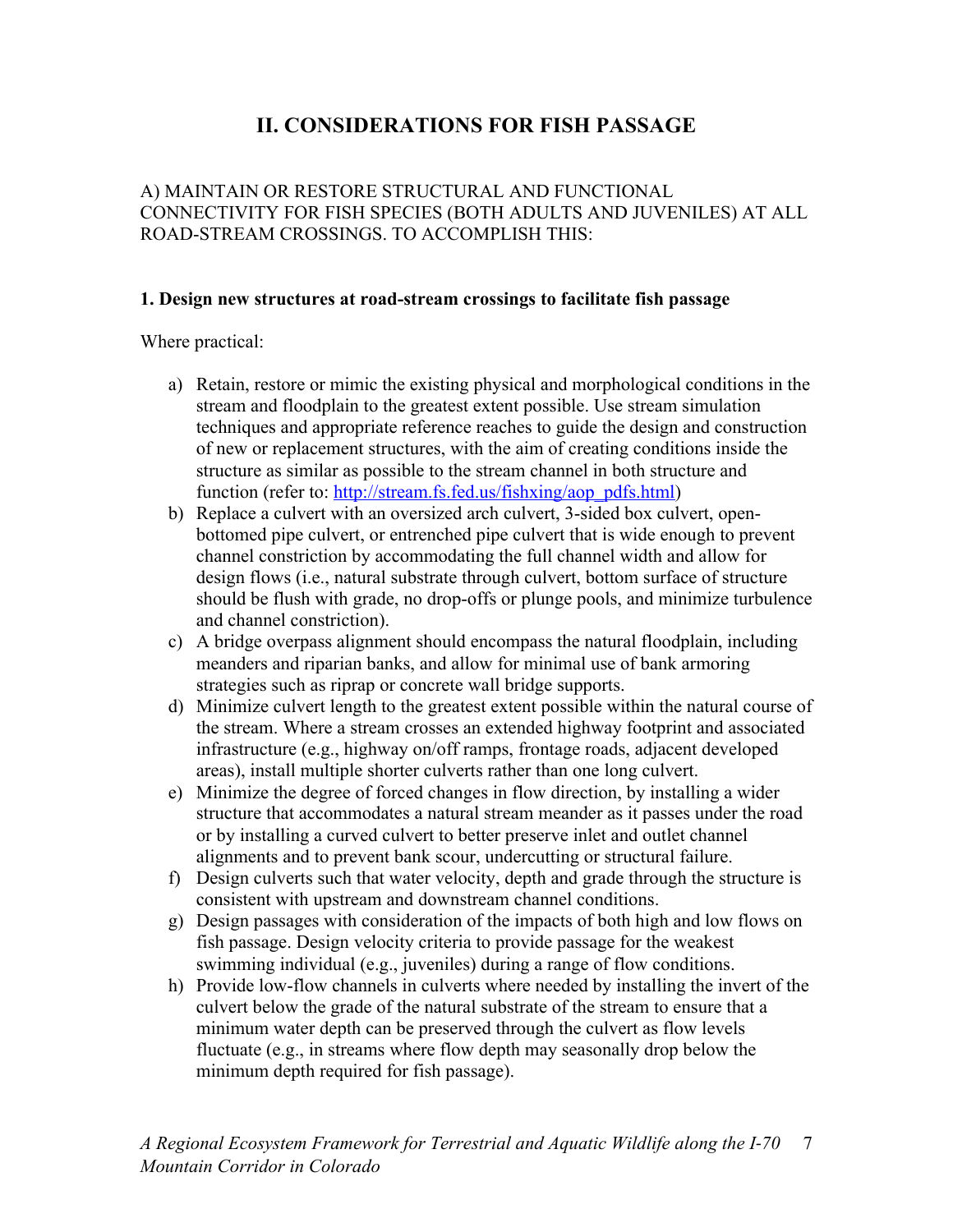- i) Decrease maximum flow velocity through a culvert as culvert length increases and provide rest areas for fish moving through the culvert.
- j) Daylight long culverts as much as practically possible while providing best management practices and natural riparian vegetation for controlling for the inflow sediment and runoff from the roadway.
- k) Plant and maintain native riparian vegetation at the inlets and outlets of all crossings.
- l) Maintain road sand traps to prevent the siltation and pollution of streams and provide regular maintenance to prevent sediment build-up or debris accumulation at culverts.
- m) Construct wetlands along the highway right-of-way wherever practical to reduce nonpoint source pollution into receiving streams and funnel roadway sediment and runoff to sediment traps or vegetated buffer areas away from stream channels.
- n) Install flared end sections on culverts to reduce erosion at the inlets and outlets of water conveyance structures.

## **2. Retrofit existing culverts that are not due for immediate replacement to facilitate fish passage.**

- a) Install securely anchored baffles (corner or side) or rock weirs and provide streambed substrate inside the culvert to add roughness, reduce flow velocity, increase flow depth through the culvert, and create pools that can act as resting areas for fish moving through the culvert where flow criteria allows for reduced culvert capacity. Design baffle heights and profiles with consideration for high and low flows.
- b) Install weirs to concentrate low flows into multiple pools with narrower, deeper channels where needed to ensure that a minimum water depth can be preserved through the culvert as flow levels fluctuate (e.g., in streams where flow depth may seasonally drop below the minimum depth required for fish passage). Use tailwater control weirs outside of the culvert barrel to increase flow depths in the culvert during periods of low flow.
- c) Use rocks in culverts to simulate the grade-stabilizing functions of embedded debris.
- d) Improve transitions at culvert inlets and outlets to accommodate for forced changes in flow direction due to skewed culverts.
- e) Balance control measures by installing flared end sections or control weirs for slowing flow velocities and excessive turbulence at culvert inlets
- f) Repair perched outfalls by constructing step/pool structures with natural materials to allow for aquatic connectivity. Provide a sufficient pool depth at outlets where fish have to jump to enter a culvert. Design jump height for specific species of concern.
- g) Maintain culvert improvements to prevent them from becoming clogged with sediment or debris.
- h) Plant and maintain native riparian vegetation at the inlets and outlets of all crossings.

*A Regional Ecosystem Framework for Terrestrial and Aquatic Wildlife along the I!70*  8 *Mountain Corridor in Colorado*